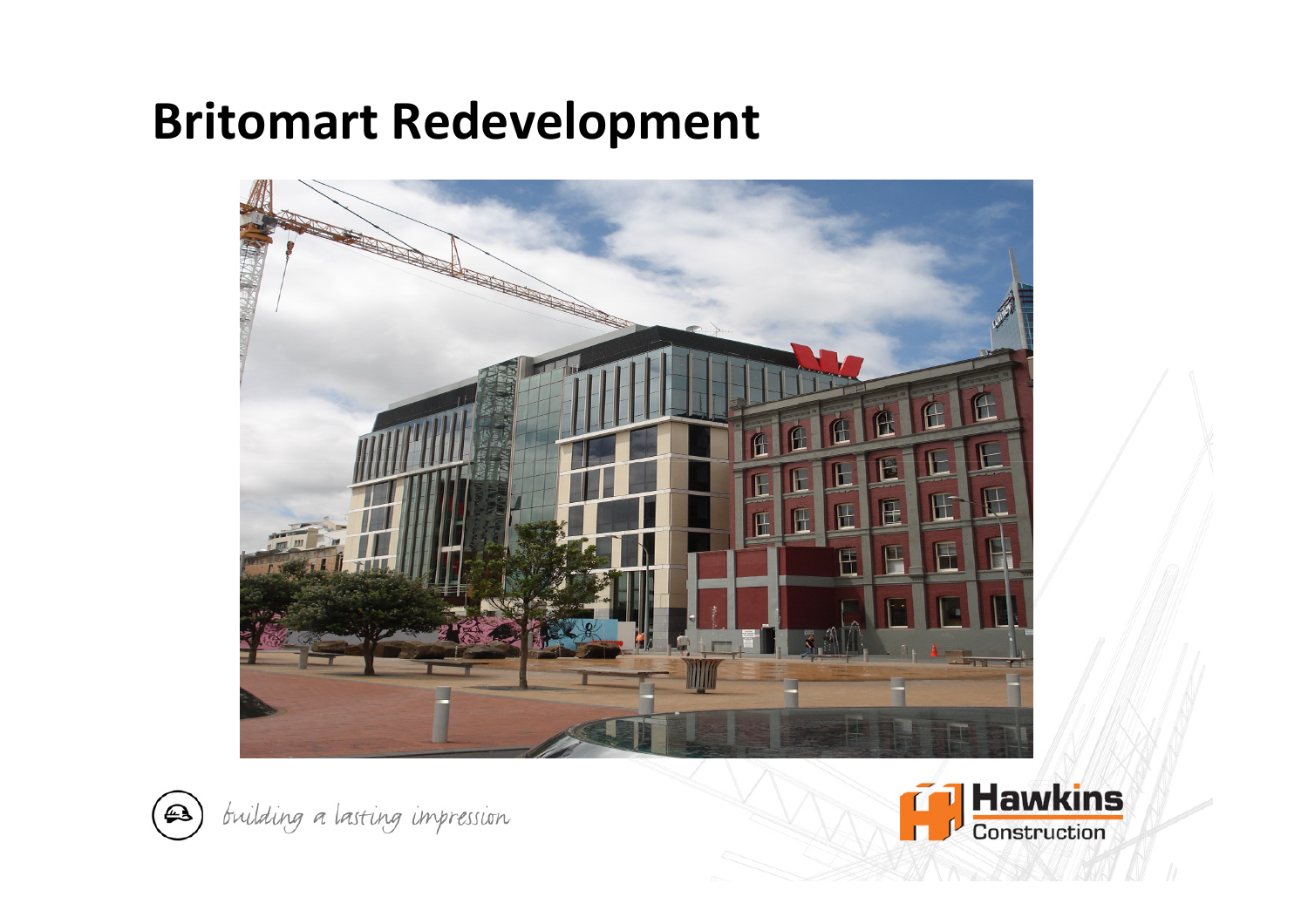## Britomart Redevelopment

- • Pre-Construction Agreement containing Partnering Provisions – standalone contract binding the parties
	- "establishment of a relationship based upon mutual trust".
	- "shared intention to achieve a maximising of each of their respective benefits".
	- "openness, promptness, consistency and fairness in all dealings and communications".
	- "non adversarial dealings and constructive mutual steps to avoid differences and identify solutions".
	- Act in Good Faith requirement of the partnering section.
	- Facilitated the progression of the contract from design to construction to completion.
	- Partnering agreement has enabled for two projects to be successfully completed, with a third in negotiation.



building a lasting impression

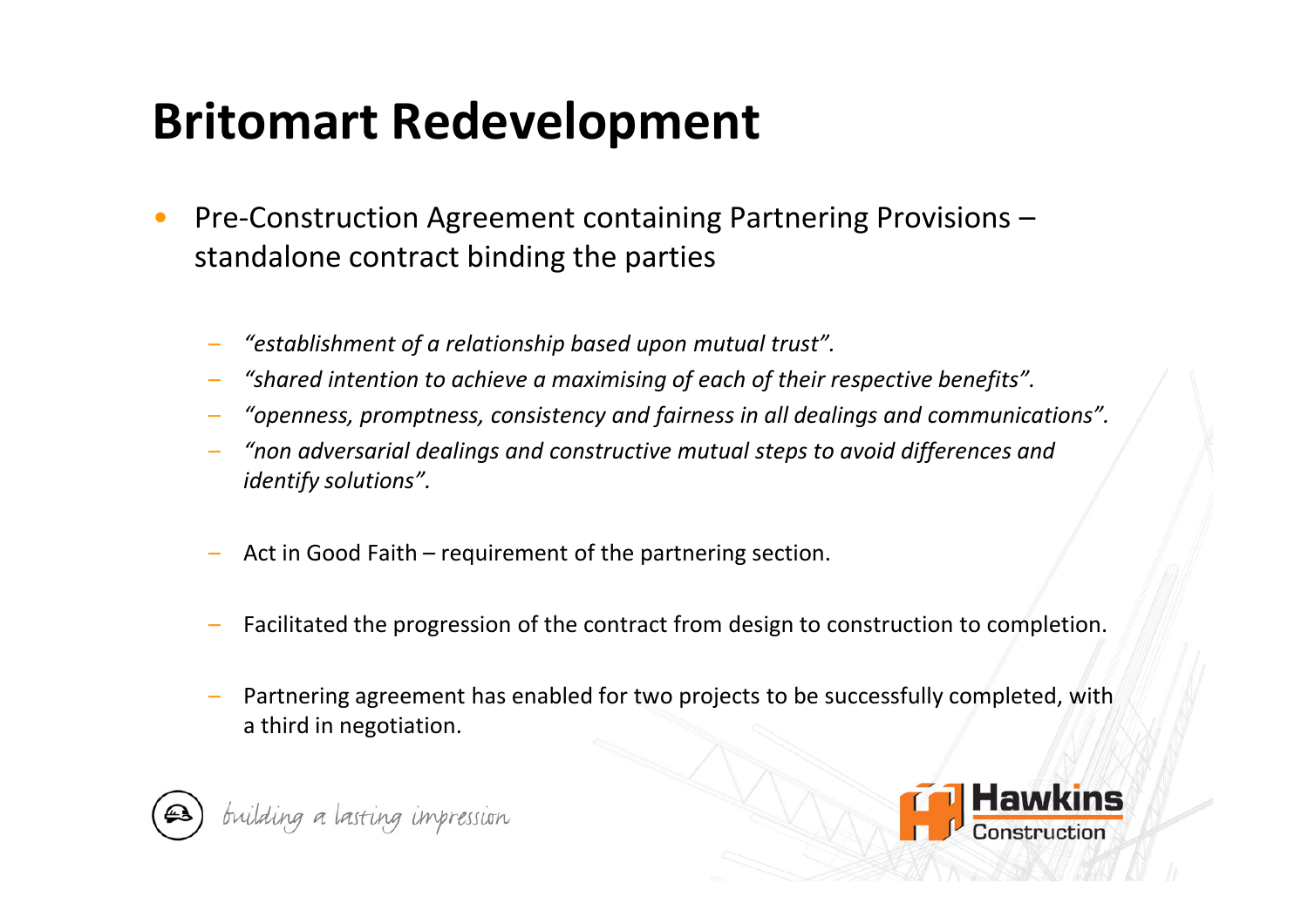### Middlemore Hospital





(2) building a lasting impression

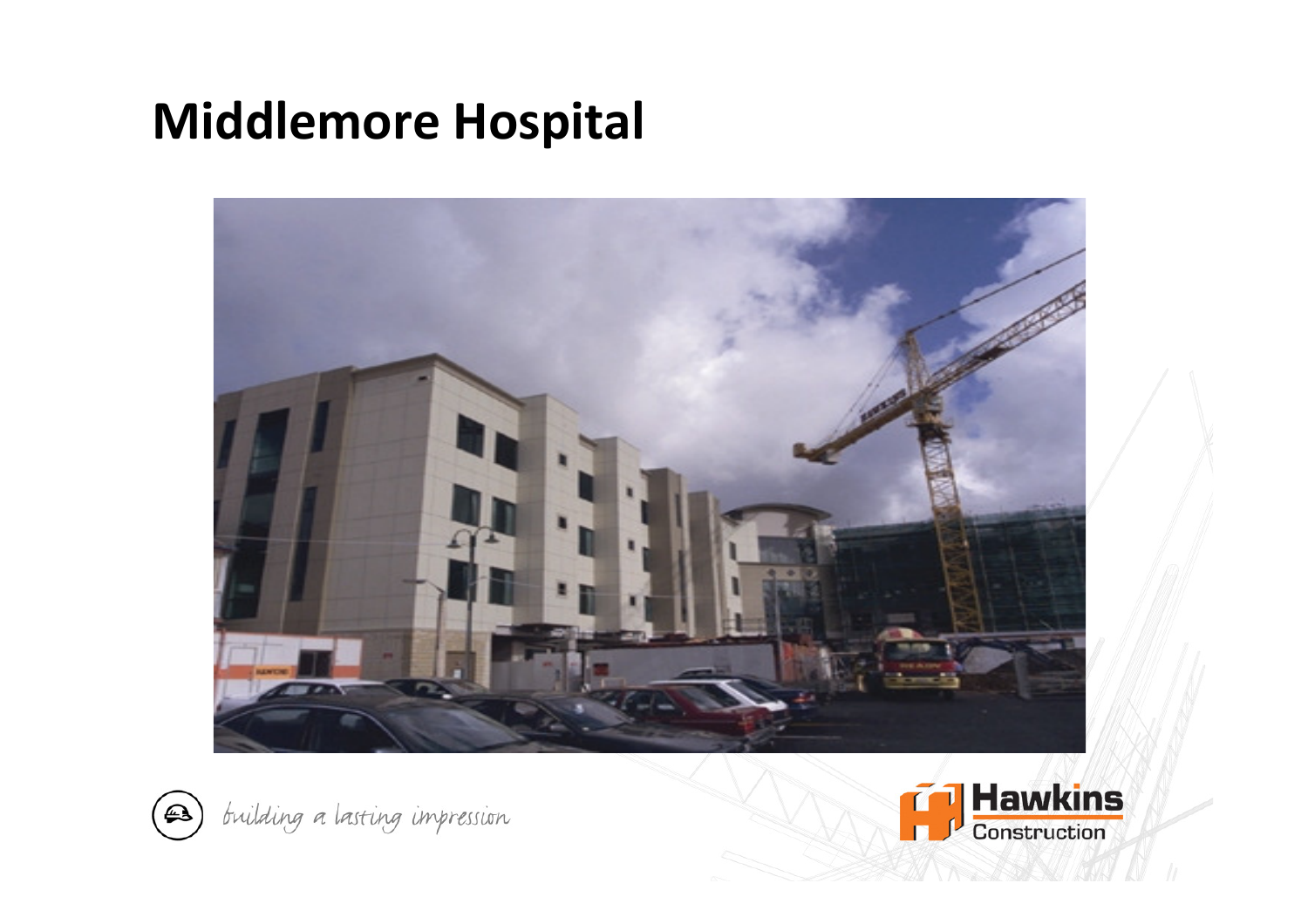# Middlemore Hospital

- •Facilities Modernisation Project – Stage Two (FMP2)
- • Delivery of 9 separate projects over 42 month period in a live hospital environment.
- • Partnering workshop – Partnering Charter – Signed by 'Key Players'.
	- Principal
	- Project Manager
	- •Designers
	- •Quantity Surveyors
	- $\bullet$ Contractor
- • Mission Statement
	- To deliver the agreed CMDHB hospital development objectives through effective and innovative teamwork. This will be achieved by building an equitable and trusting relationship based on mutual respect, honesty, clear and timely communication and a 'no surprises' approach.



building a lasting impression